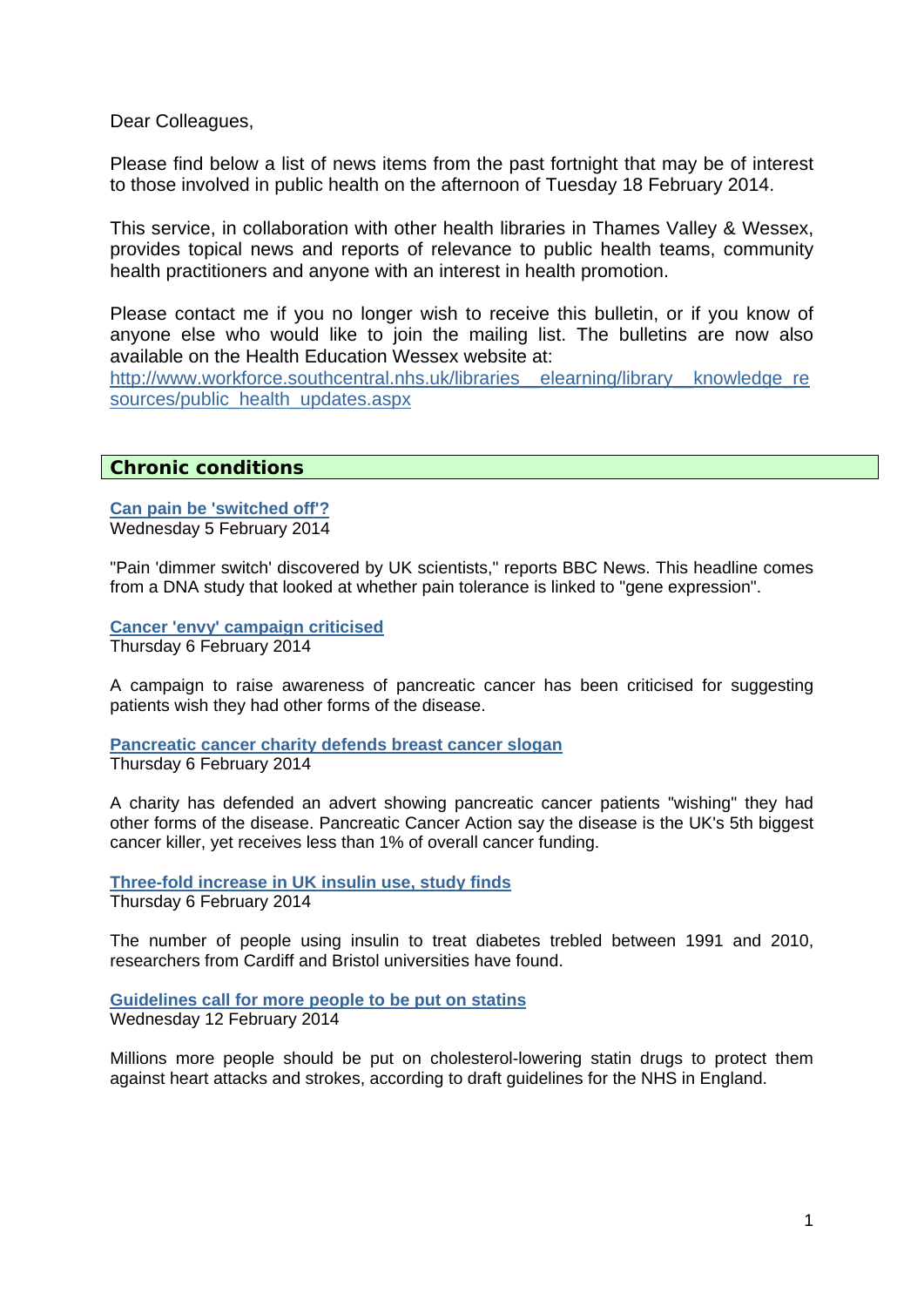#### **[NICE publishes new draft guidelines on statins use](http://www.nhs.uk/news/2014/02February/Pages/NICE-publishes-new-draft-guidelines-on-statins-use.aspx)**

Wednesday 12 February 2014

"Millions more people should be put on cholesterol-lowering statin drugs," BBC News reports. Draft guidance from the National Institute for Health and Care Excellence (NICE) has recommended that the drugs should be given to people with an estimated 1 in 10 or more risk of cardiovascular disease (CVD), which includes conditions such as heart disease and stroke.

### **[A nation of pill poppers](http://www.bbc.co.uk/news/health-26152492)**

Wednesday 12 February 2014

A sensible step that will cut deaths and disability or a mistake that will medicalise millions? There are starkly opposing views of proposals from the health watchdog the National Institute for health and Clinical Excellence (NICE) to dramatically increase the numbers offered statins.

#### **[Strokes 'may be linked to temperature', study finds](http://www.nhs.uk/news/2014/02February/Pages/Strokes-may-be-linked-to-temperature-study-finds.aspx)**

Thursday 13 February 2014

"How a change in weather could trigger a stroke: Very cold or humid temperatures can cause a fatal clot to develop," reports the Mail Online website. The headline comes from a US study of the records of 134,510 people who had been hospitalised for a stroke.

### **[Nanofibre lined tubes used to 'move' brain tumours](http://www.nhs.uk/news/2014/02February/Pages/Nanofibre-lined-tubes-used-to-move-brain-tumours.aspx)**

Tuesday 18 February 2014

"Cancer 'monorails' can be used to kill [brain] tumours by luring them into toxic pits or areas of the body that are safer to operate on," BBC News reports. This headline comes from an exciting new study which used thin tubes (termed 'cancer guides') to guide brain cancer cells away from the tumour to an area outside the brain.

### **Communicable diseases**

**[New deadly strain of bird flu may have emerged](http://www.nhs.uk/news/2014/02February/Pages/New-deadly-strain-of-bird-flu-may-have-emerged.aspx)** Wednesday 5 February 2014

"Experts are concerned about the spread of a new strain of bird flu that has already killed one woman in China," BBC News reports. The new strain, which has evolved from an existing bird flu virus called H10N8, has infected two people in China.

**[Measles global deaths decline by 78%, WHO estimates](http://www.bbc.co.uk/news/health-26075567)**

Thursday 6 February 2014

Global deaths from measles dropped 78% between 2000 and 2012, the World Health Organization estimates. New figures from the WHO suggest that around 13.8 million deaths were prevented during this time and reported cases declined by 77%.

**[Inaccurate reporting of cat bite dangers](http://www.nhs.uk/news/2014/02February/Pages/Dangers-of-cat-bites-overstated-by-media.aspx)** Friday 7 February 2014

"Why even a tiny cat bite could leave you in hospital: Cats' teeth 'inject bacteria deep into the joints and tissue', doctors warn". The Daily Mail inaccurately claims that one in three people bitten by cats need to go into hospital, and that two-thirds of those people need surgery.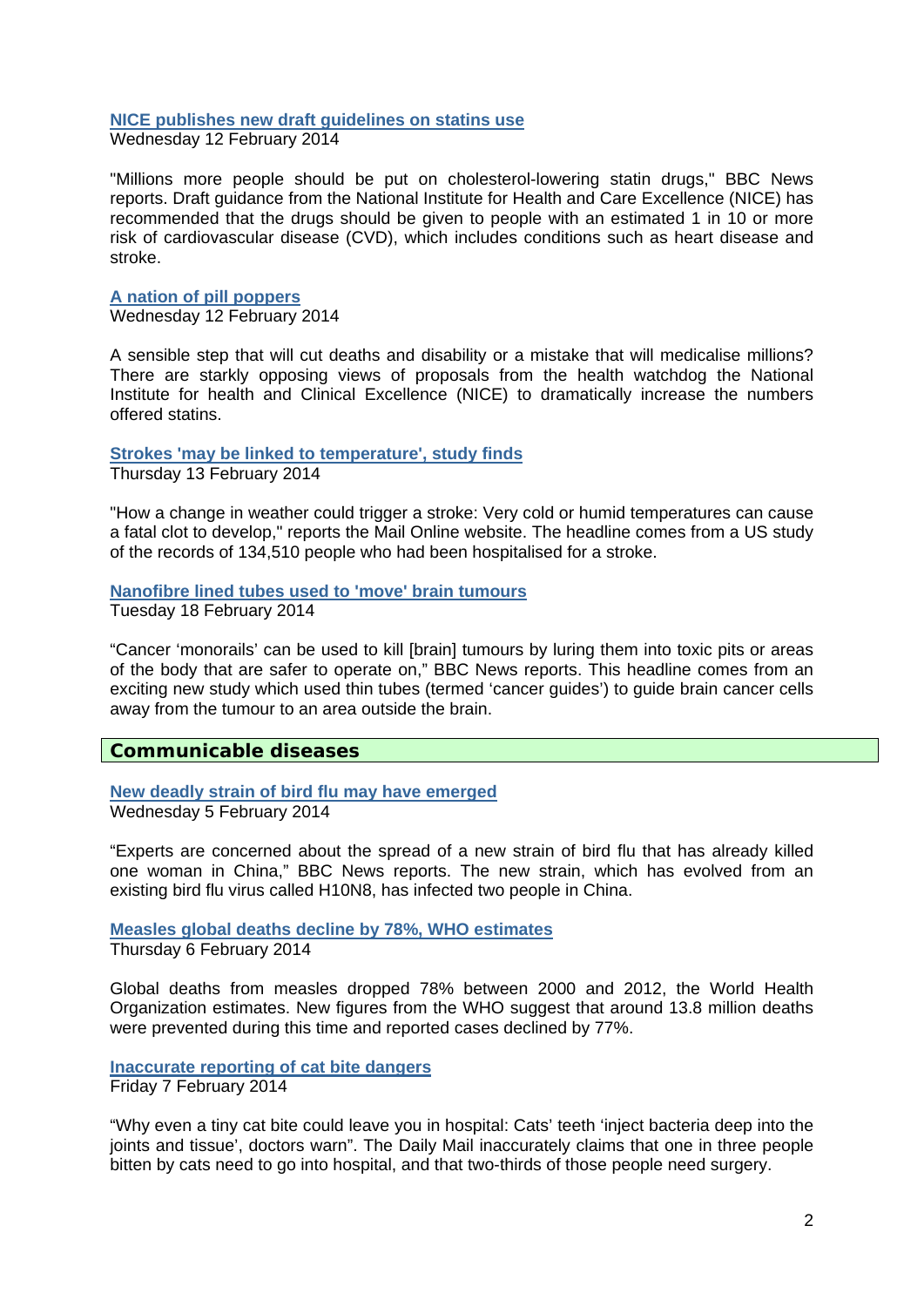# **Diet & nutrition**

**[Diabetes claim for low-fat yoghurt not proven](http://www.nhs.uk/news/2014/02February/Pages/Low-fat-yoghurt-may-cut-diabetes-risk.aspx)** Thursday 6 February 2014

"Yoghurt is key to beating diabetes," is the front page headline from the Daily Express. The news is based on a study looking at the association between dairy intake and the risk of developing type 2 diabetes.

**[Vitamin C not proven to 'boost' chemo](http://www.nhs.uk/news/2014/02February/Pages/Vitamin-C-not-proven-to-boost-chemo.aspx)** Monday 10 February 2014

"Vitamin C keeps cancer at bay, US research suggests," was the inaccurate headline on the BBC News website. The study it reports on did not find that high-dose vitamin C helped with cancer survival, although it did appear to show it reduced some chemotherapy-related side effects.

# **Disability**

**[Bionic hand allows patient to 'feel'](http://www.bbc.co.uk/news/health-26036429)** Wednesday 5 February 2014

Scientists have created a bionic hand which allows the amputee to feel lifelike sensations from their fingers. A Danish man received the hand, which was connected to nerves in his upper arm, following surgery in Italy.

**[Temporary blindness 'boosts hearing'](http://www.bbc.co.uk/news/health-26046229)** Thursday 6 February 2014

Temporary blindness heightens hearing and has potential as a therapy for some deaf people, animal research suggests. A study, published in the journal Neuron, showed keeping mice in the dark for a week changed their brains and enhanced hearing.

### **[Deaf children of our time](http://www.bbc.co.uk/news/blogs-ouch-26072894)**

Friday 7 February 2014

In 2007 I was tasked with finding four deaf primary school starters from a range of backgrounds, so we could follow their educational journeys and maybe shed some light on these issues.

### **Drug Misuse**

**[Are energy drinks linked to drug use?](http://www.nhs.uk/news/2014/02February/Pages/Are-energy-drinks-linked-to-drug-use.aspx)** Friday 7 February 2014

"Teenagers who consume energy drinks 'are twice as likely to use alcohol and drugs'," the Mail Online warns. Research suggests that US teenagers who regularly consume energy drinks such as Red Bull are more likely to use drugs as well as smoke and drink alcohol.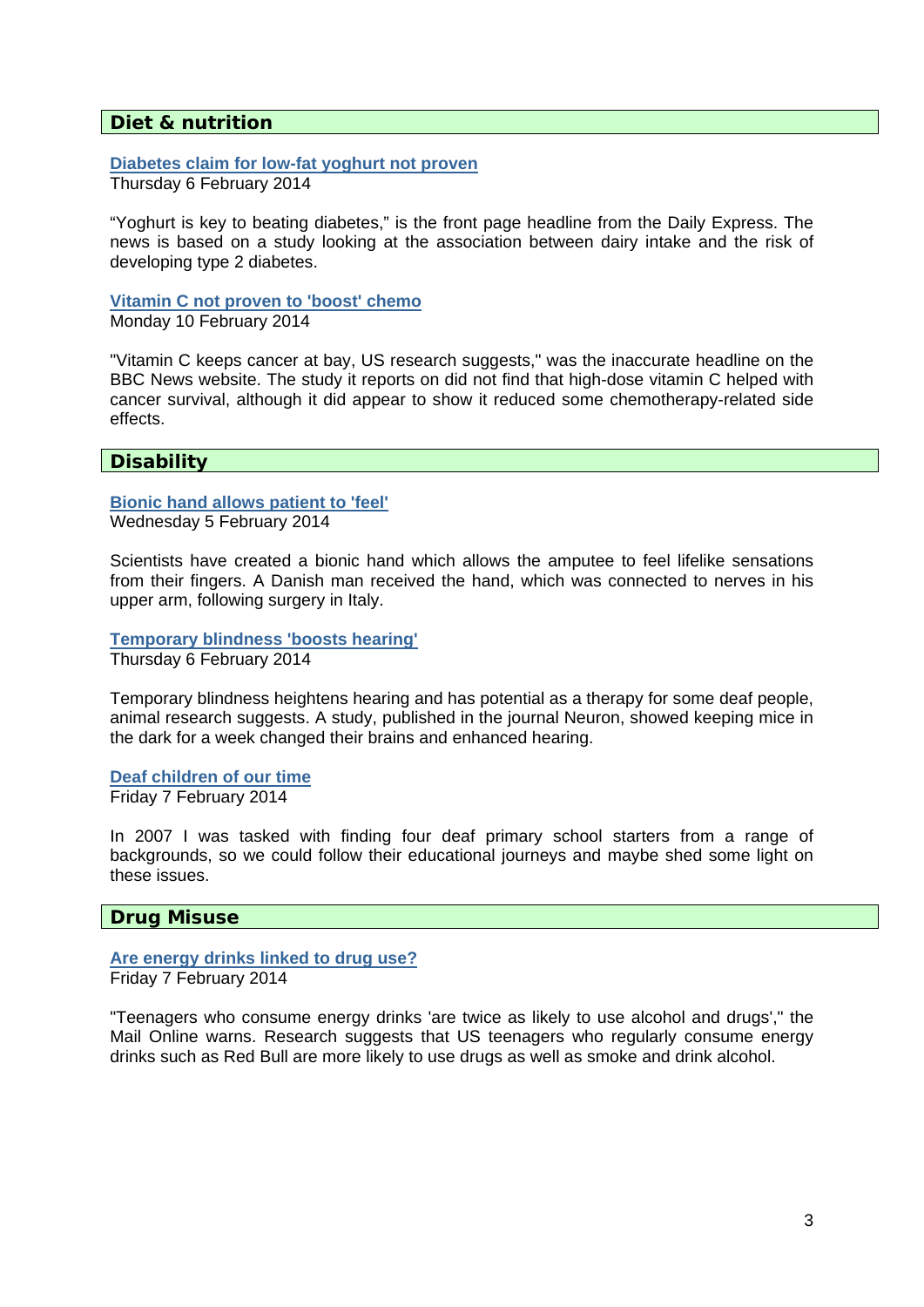# **[Rise in deaths from 'legal highs' in the UK](http://www.bbc.co.uk/news/health-26089126)**

Wednesday 12 February 2014

The number of UK deaths linked to so-called "legal highs" has risen in recent years - from 10 in 2009 to at least 68 in 2012, figures show. Researchers compiled post-mortem test results for the National Programme on Substance Abuse Deaths.

### **[Ketamine to become Class B drug, say ministers](http://www.bbc.co.uk/news/uk-26151459)**

Wednesday 12 February 2014

Ketamine, the horse tranquiliser used as a party drug, is to be upgraded to a Class B banned substance. Crime Prevention Minister Norman Baker said he hoped to send a message that the drug was harmful.

# **Health services administration**

**[IFS: 'NHS spend falling 9% per person over eight years'](http://www.bbc.co.uk/news/health-26051707)** Wednesday 5 February 2014

The Institute of Fiscal Studies (IFS) has warned that public spending cuts will hit the NHS despite its protected budget. IFS director Paul Johnson told the BBC's Hugh Pym that the health service would suffer strains because of the growing and ageing population.

**[Why sharing data is for greater good](http://www.bbc.co.uk/news/health-25988534)** Friday 7 February 2014

The recent announcement that data from individuals' GP records would be shared with researchers inside the NHS - and potentially outside - was controversial. In this week's Scrubbing Up, Prof Peter Johnson, Cancer Research UK's chief clinician, says while the decision is up to each of us, population data like this is crucial for making progress in tackling diseases.

**[Lack of clarity over where NHS savings go, say MPs](http://www.bbc.co.uk/news/health-26135270)** Wednesday 12 February 2014

There is a lack of clarity over what the money saved in the NHS in England has been spent on, say MPs. The NHS is in the middle of an efficiency drive with savings expected to be reinvested in front-line care and making services more productive.

**[GPs voice fears over giant patient records database](http://www.bbc.co.uk/news/health-26151458)**

Wednesday 12 February 2014

GP leaders say there is a crisis of confidence about a new NHS data-sharing scheme involving medical records. From April, a giant database, Care.data, will be rolled out in England with non-identifiable records to help aid medical research and the monitoring of performance.

# **[Ex-M&S boss to advise NHS managers](http://www.bbc.co.uk/news/health-26175151)**

Friday 14 February 2014

Former Marks and Spencer boss Sir Stuart Rose is to lead a review into how to improve management in the NHS in England. Sir Stuart will be looking at how managers can improve and become more visible in hospitals.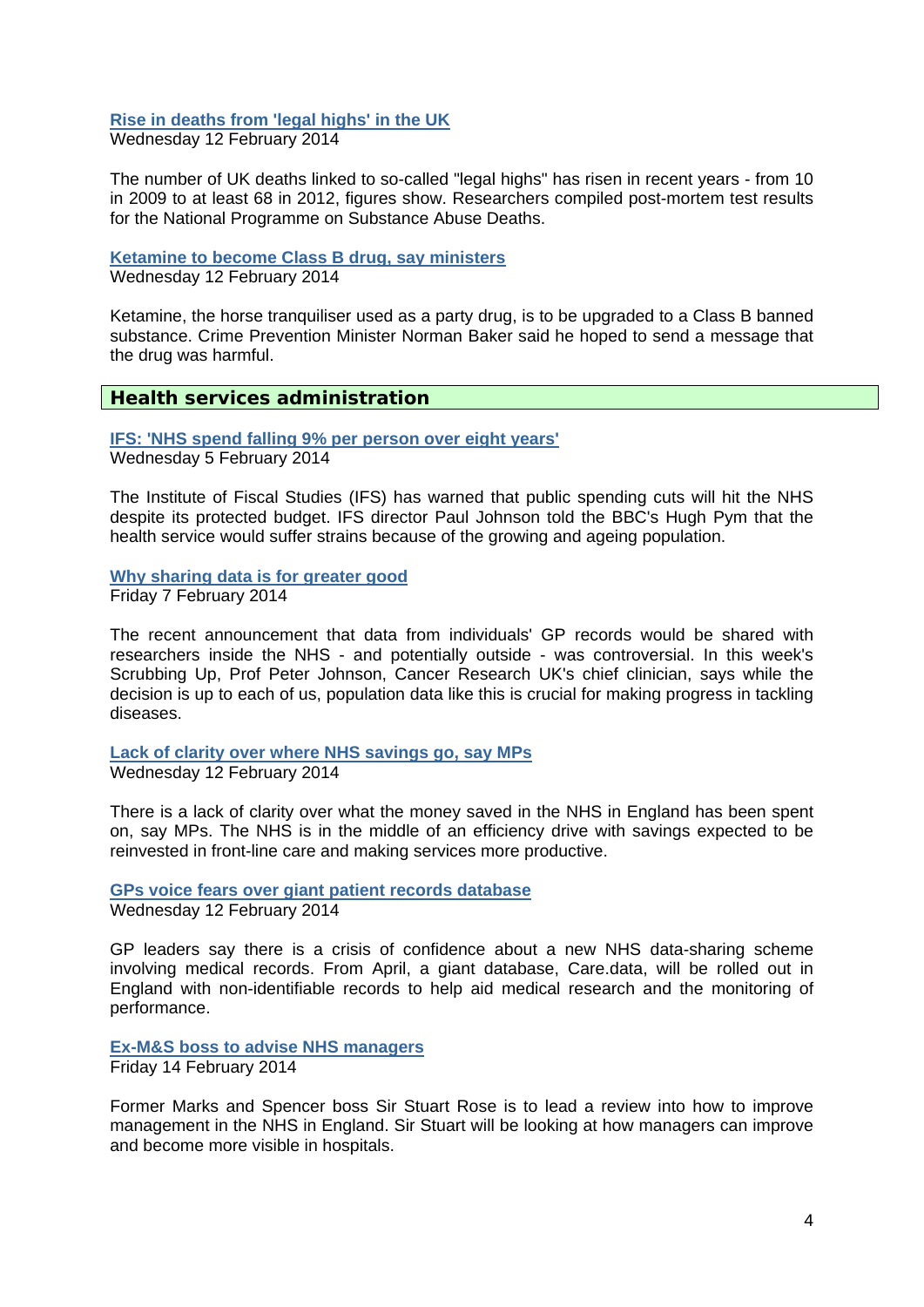### **[Adults 'unaware of NHS data plans'](http://www.bbc.co.uk/news/health-26187980)** Friday 14 February 2014

Fewer than a third of adults recall getting a leaflet about changes to the handling of medical records, a poll for BBC Radio 4's PM programme suggests.

**[Giant NHS database rollout delayed](http://www.bbc.co.uk/news/health-26239532)**

Tuesday 18 February 2014

The start of a new NHS data-sharing scheme in England involving medical records is being delayed by six months. Work to start compiling the largely anonymised records on to the Care.data database was meant to start from April.

# **HIV & AIDS**

**[Computers select personal medicine](http://www.bbc.co.uk/news/science-environment-26213522)** Saturday 15 February 2014

UK-US scientists have given one glimpse of the future of personalised medicine. Using supercomputers, they simulated the shape of a key protein involved in HIV infection in an individual patient and then ranked the drug molecules most likely to block the activity.

# **Infant & child health**

**[Child leukaemia 'not linked to power lines'](http://www.bbc.co.uk/news/health-26068363)** Friday 7 February 2014

Children who live near overhead power lines do not have an increased risk of developing leukaemia, a study has said. Data on 16,500 children who developed leukaemia in Britain between 1962 and 2008 was analysed.

**[Charity urges EU to give kids cancer drugs access](http://www.nhs.uk/news/2014/02February/Pages/Children-missing-out-on-cancer-drugs-due-to-EU.aspx)** Tuesday 11 February 2014

"Children with cancer 'denied drugs because of EU rules'," reports the BBC. This and other headlines in the media are based on a press release issued by the Institute of Cancer Research (ICR), London. The ICR has called for urgent changes in European Union (EU) regulations.

**[More healing sleep for newborns](http://www.bbc.co.uk/news/health-26071453)** Sunday 16 February 2014

Sleeping like a baby is an oft-used cliche. But while sleep is crucial for sick and premature babies to grow and recover, it can be difficult in a bright, noisy hospital. However those in a specially-designed ward in Bath can be confident of getting plenty of rest.

#### **[Brain development may be affected by chemicals](http://www.nhs.uk/news/2014/02February/Pages/Brain-development-may-be-affected-by-chemicals.aspx)** Monday 17 February 2014

"Number of chemicals linked to problems such as autism doubles in just seven years," reports the Mail Online. This headline uncritically repeated the conclusions of a new literature review by two researchers.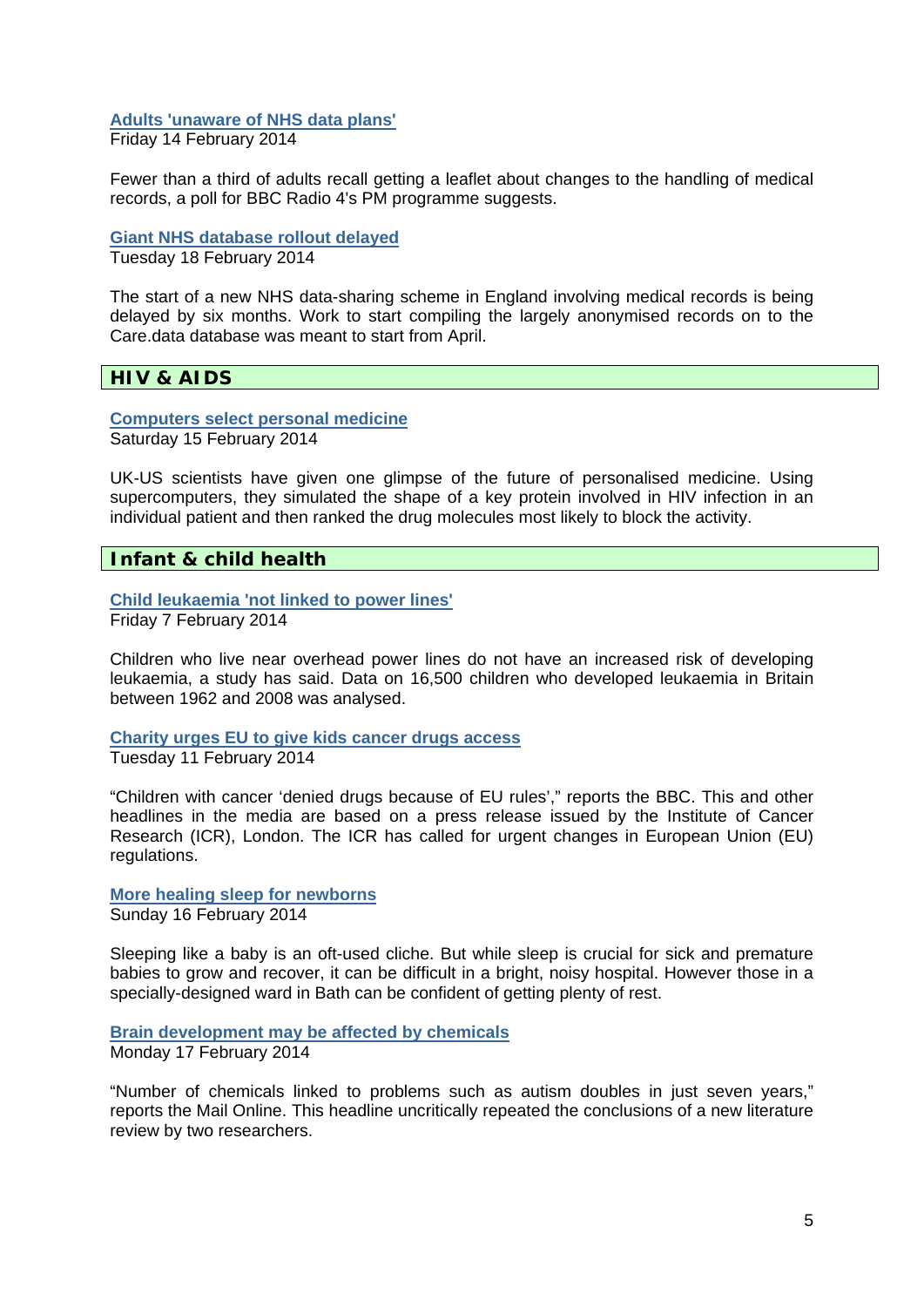### **[Call for better tongue-tie care for babies](http://www.bbc.co.uk/news/health-26237482) ['Desperate families need better help' with tongue tie](http://www.bbc.co.uk/news/health-26199591)** Tuesday 18 February 2014

Services for babies with breastfeeding problems caused by tongue-tie need to be improved, a parenting charity has said. The condition, which restricts the movement of the tongue, can be treated with a simple procedure.

### **Men's health**

#### **[Breaking the silence on male rape](http://www.bbc.co.uk/news/uk-26167542)** Thursday 13 February 2014

Rape is a crime that affects thousands of people, and for many victims one of the hardest things can be getting the help they need to move on with their lives. It can be particularly hard for male survivors, as there are only five special support centres in the UK for men. There are 145 for women and girls.

# **Mental health**

**[Schizophrenia: Talking therapies 'effective as drugs'](http://www.bbc.co.uk/news/health-26046228)** Thursday 6 February 2014

Changing the way people think about and deal with schizophrenia could be as effective as drugs, say researchers. Cognitive behavioural therapy is an officially recommended treatment, but is available to less than 10% of patients in the UK with schizophrenia.

**['Talking therapies' could help with schizophrenia](http://www.nhs.uk/news/2014/02February/Pages/Talking-therapies-could-help-with-schizophrenia.aspx)** Thursday 6 February 2014

"Schizophrenia: Talking therapies 'effective as drugs'," reports BBC News. But this headline is in fact arguably misleading. The BBC reports on a new study comparing the use of cognitive behavioural therapy (CBT) with no treatment in people with schizophrenia (or more precisely, schizophrenia spectrum disorders).

**[Commuting 'can lower your sense of wellbeing'](http://www.nhs.uk/news/2014/02February/Pages/Commuting-can-lower-your-sense-of-wellbeing.aspx)** Thursday 13 February 2014

"It's official: Commuting to work makes you miserable," the Daily Mail reports. A new report compiled by the Office of National Statistics (ONS) has found that daily commuting took a toll on most commuters' sense of wellbeing.

**[How Asperger's reignited a passion for art](http://www.bbc.co.uk/news/blogs-ouch-26193704)** Monday 17 February 2014

At the age of 38, artist Raj Singh Tattal was unemployed and depressed. Then he received a diagnosis of Asperger's Syndrome and everything changed.

**[Test 'predicts' teen depression risk](http://www.bbc.co.uk/news/health-26224812)** Tuesday 18 February 2014

A tool for predicting the risk of clinical depression in teenage boys has been developed by researchers. Looking for high levels of the stress hormone cortisol and reports of feeling miserable, lonely or unloved could find those at greatest risk.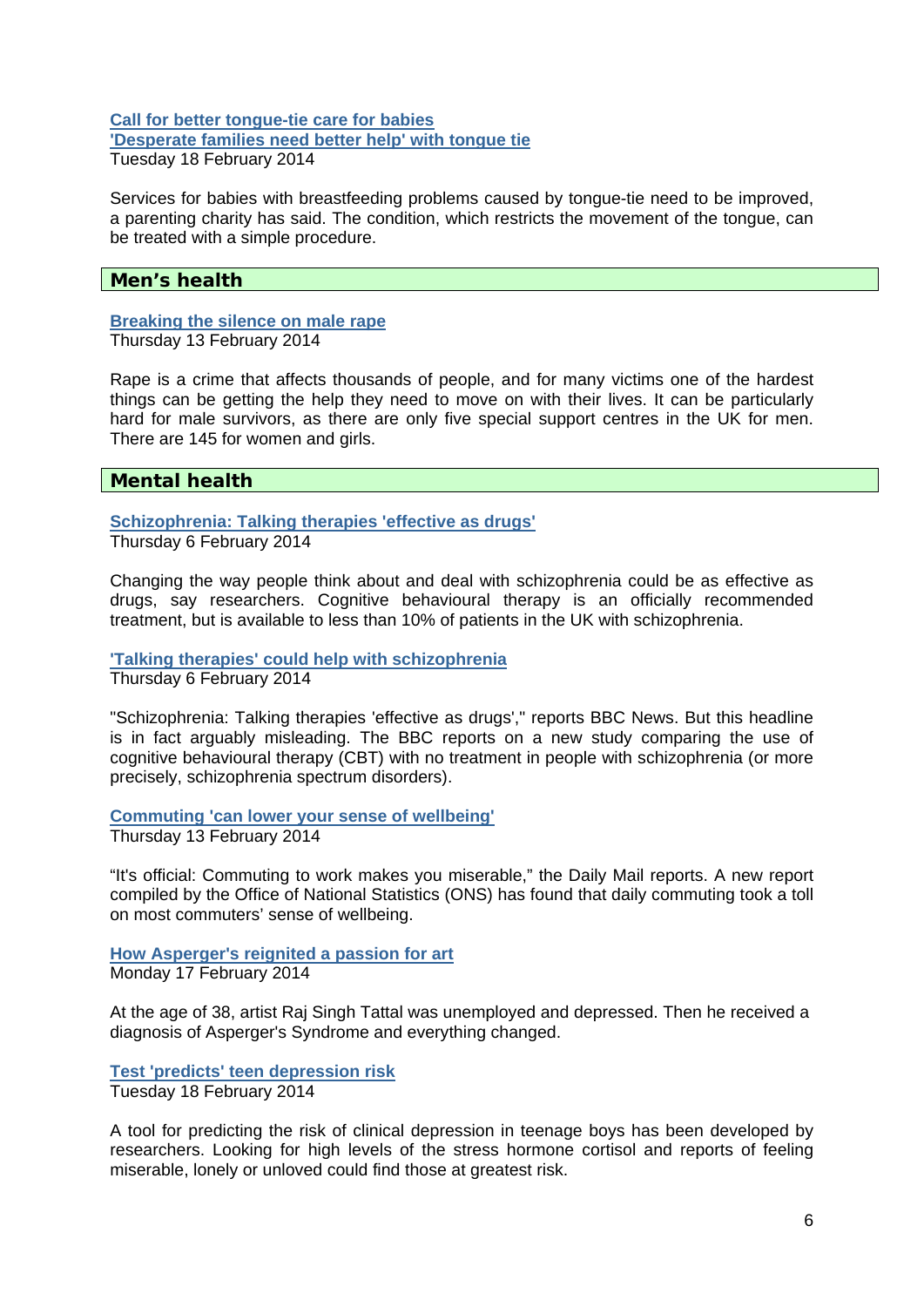# **[Eating disorders: Sufferers unaware condition can be 'fatal'](http://www.bbc.co.uk/news/uk-northern-ireland-26227243)**

Tuesday 18 February 2014

The families of two young people who died from an eating disorder say sufferers do not realise the condition can be fatal. It is hard to gauge how many people die from anorexia and bulimia as death certificates normally record heart or kidney failure instead.

# **Older people**

**[NICE drugs policy for the elderly is unchanged](http://www.nhs.uk/news/2014/02February/Pages/NICE-drugs-policy-for-the-elderly-is-unchanged.aspx)** Tuesday 18 February 2014

"NHS ban medicine if you are 'too old' in new attack on Britain's elderly" is the headline in the Daily Express, with many other news sources echoing similar dire warnings.

### **Physical activity**

**[Shivering could count as exercise, study finds](http://www.bbc.co.uk/news/science-environment-26048718)** Wednesday 5 February 2014

Shivering for 10-15 minutes a day could be equivalent to doing an hour of exercise, a study suggests. Scientists from Sydney University placed volunteers in temperatures below 15C for the experiment.

**['Boris bikes' may be good for your health](http://www.nhs.uk/news/2014/02February/Pages/Boris-bikes-may-be-good-for-your-health.aspx)** Friday 14 February 2014

"London's cycle hire scheme has had a positive effect on the health of its users," BBC News reports. So-called "Boris bikes" (named for the "colourful" Mayor of London, Boris Johnson) have led to improvements in both physical and mental health, researchers report.

**[Boris bikes 'good for health of users', study says](http://www.bbc.co.uk/news/health-26171326)** Friday 14 February 2014

London's cycle hire scheme has had a positive effect on the health of its users, suggests a study in the British Medical Journal. It says '"Boris bikes" have greater benefits for men than women, and for the over 45s who have more to gain from increased physical activity.

#### **[Is there such a thing as a 'lazy gene'?](http://www.nhs.uk/news/2014/02February/Pages/Is-there-such-a-thing-as-a-lazy-gene.aspx)** Monday 17 February 2014

"A mutation in a gene with a critical role in the brain could explain why some people are 'couch potatoes'," The Independent reports, while the Mail Online claims that "there might soon be a pill to get you moving".

# **Safety & accident prevention**

**[Health and Safety Newsletter](http://www.hse.gov.uk/pubns/books/newsletter.htm)**

Health and Safety Newsletter Winter 2013. In this issue: Major injuries hit all-time low, The ABC of health and safety, Updated and simplified ACOPs and why blaming health and safety can be so short-sighted.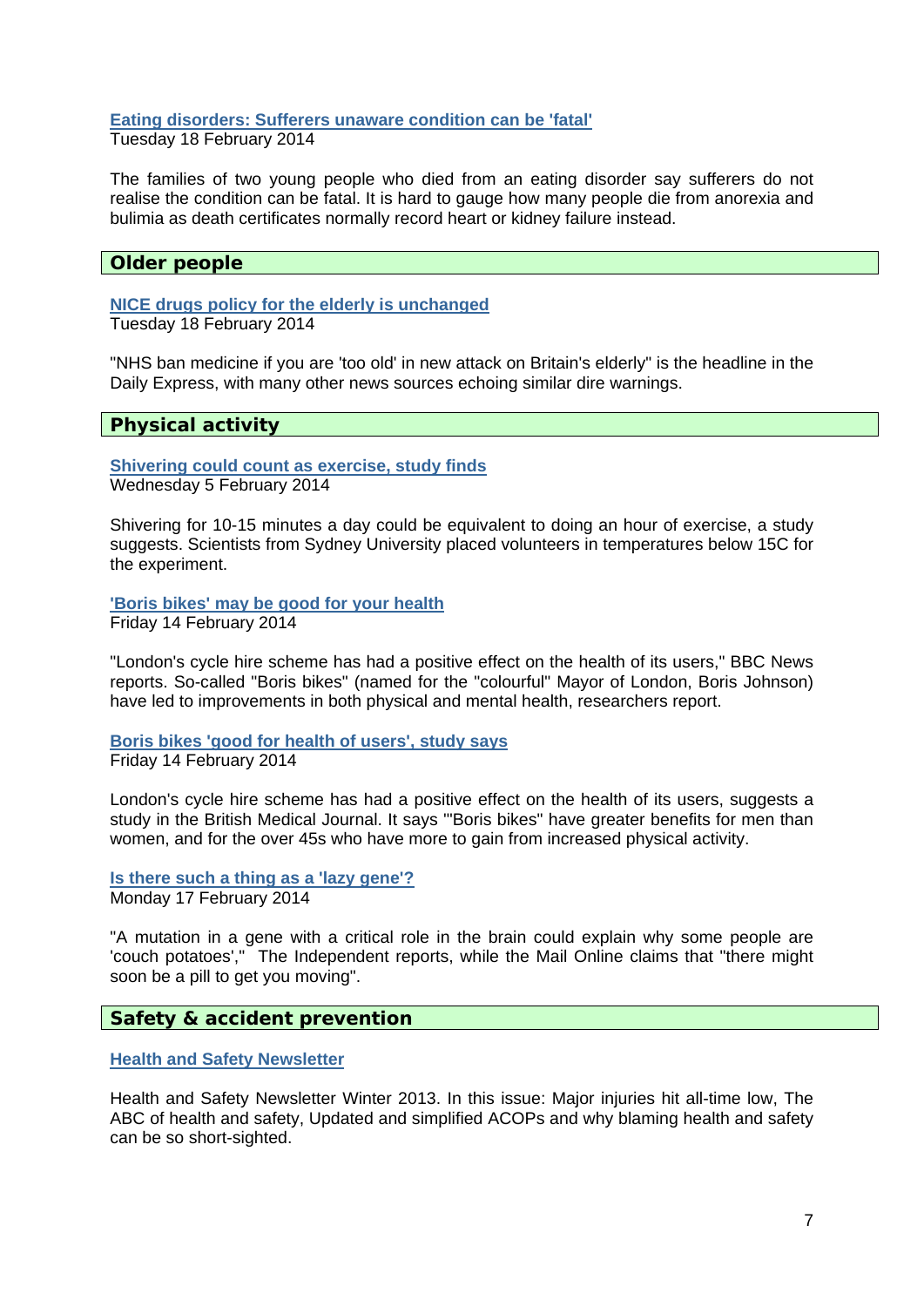# **Smoking**

**[Smoke effect '11 times worse' in enclosed spaces](http://www.bbc.co.uk/news/health-26079605)**

Friday 7 February 2014

Hundreds of doctors and health experts have signed a letter urging MPs in England to support a ban on smoking in cars carrying children. Critics say the move would be an unnecessary intrusion into people's lives, but those supporting it say second hand smoke is a major cause of ill health in youngsters.

**[Health experts urge MPs to back car smoking ban](http://www.bbc.co.uk/news/health-26074476)** Friday 7 February 2014

More than 700 doctors and other health experts have put their names to a letter urging MPs to back a ban in England on smoking in cars with children present.

**[MPs vote to ban smoking in cars carrying children](http://www.nhs.uk/news/2014/02February/Pages/MPs-vote-to-ban-smoking-in-cars-carrying-children.aspx)**

Tuesday 11 February 2014

"MPs overwhelmingly back ban on smoking in cars carrying children," reports The Guardian. The media headlines are based on the passing of an amendment to the Children and Families Bill in the House of Commons, which empowers – but does not compel – ministers to bring in a ban on smoking in cars carrying children.

**[Roll-ups 'as hazardous as factory made cigarettes'](http://www.nhs.uk/news/2014/02February/Pages/Roll-ups-as-hazardous-as-factory-made-cigarettes.aspx)** Wednesday 12 February 2014

"Rollies vs Straights: Roll-your-own 'at least as hazardous as any other type of cigarette'," reports The Independent.

**[Is a complete ban on smoking next?](http://www.bbc.co.uk/news/health-26135266)** Tuesday 11 February 2014

It is often said if smoking was invented today it would never be legalised. But with MPs voting in favour of banning smoking in cars with children present - and Downing Street confirming it will now act - it raises the question: what next?

**[Quitting smoking can 'relieve stress,' study finds](http://www.bbc.co.uk/news/health-26188763)** Friday 14 February 2014

Quitting smoking can relieve stress, according to a new study. Researchers at the Universities of Birmingham, Oxford and Kings College London found that quitting was just as effective as taking antidepressants.

**Social & economic issues** 

**[Female genital mutilation: Hospitals to log victims](http://www.bbc.co.uk/news/education-26049733)**

Thursday 6 February 2014

Doctors and nurses in the UK are to be told to log details of the injuries suffered by victims of female genital mutilation (FGM). The move is designed to gather more information on the practice, which was outlawed in the UK in 1985. The children's charity, NSPCC, which set up a FGM helpline seven months ago, says it has already received 153 calls.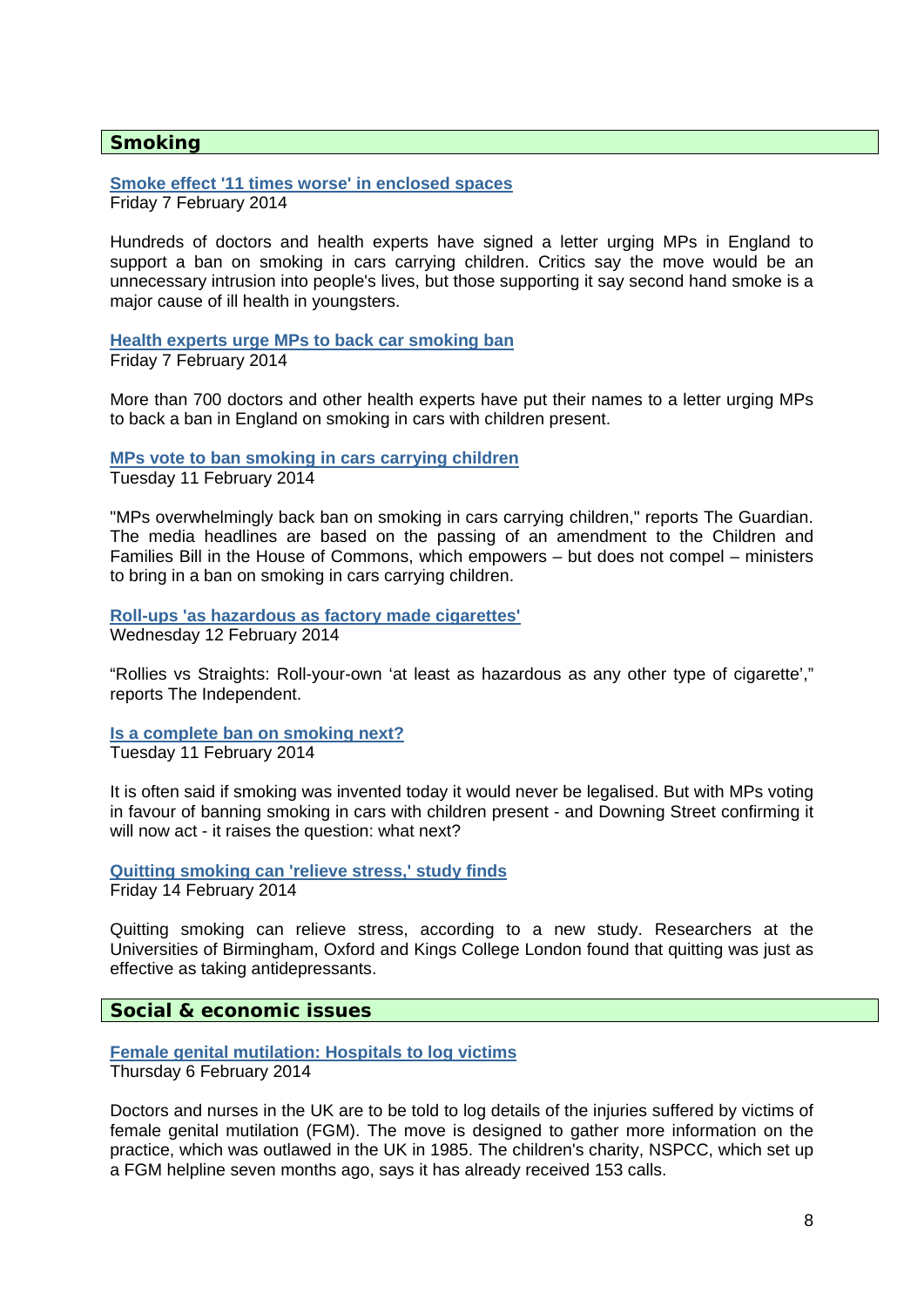# **[Social work training needs upgrading, says Martin Narey](http://www.bbc.co.uk/news/uk-26167541)**

Thursday 13 February 2014

The training of social workers in England needs upgrading, with more emphasis put on practical skills, a government adviser has said. Sir Martin Narey's report also suggests some of the students recruited are not up to the job and that course standards vary.

### **[The evolutionary puzzle of homosexuality](http://www.bbc.co.uk/news/magazine-26089486)**

Tuesday 18 February 2014

In the last two decades, dozens of scientific papers have been published on the biological origins of homosexuality - another announcement was made last week. It's becoming scientific orthodoxy. But how does it fit with Darwin's theory of evolution?

# **Women's health**

**[Female stroke survivors' quality of life investigated](http://www.nhs.uk/news/2014/02February/Pages/Female-stroke-survivors-quality-of-life-investigated.aspx)** Monday 10 February 2014

"Women have a poorer quality of life after stroke than men," reports BBC News. This headline stemmed from a new US study that found women had a lower quality of life than men three and 12 months after experiencing a stroke or mini-stroke.

**[#BBCtrending: The woman in Ireland who tweeted her abortion story](http://www.bbc.co.uk/news/blogs-trending-26224885)** Monday 17 February 2014

Some women who have an abortion don't even tell their closest friends and family - but one woman in Ireland has used Twitter to tell the story of her abortion 20 years ago, in the hope it will help lift the "taboo".

# **Workplace health**

**[Violence at work](http://www.hse.gov.uk/statistics/causinj/violence/index.htm)** Friday 14 February 2014

The number of violent incidents at work has declined over the last decade, with the incident rate remaining stable over the last four years.

**Local news: []**